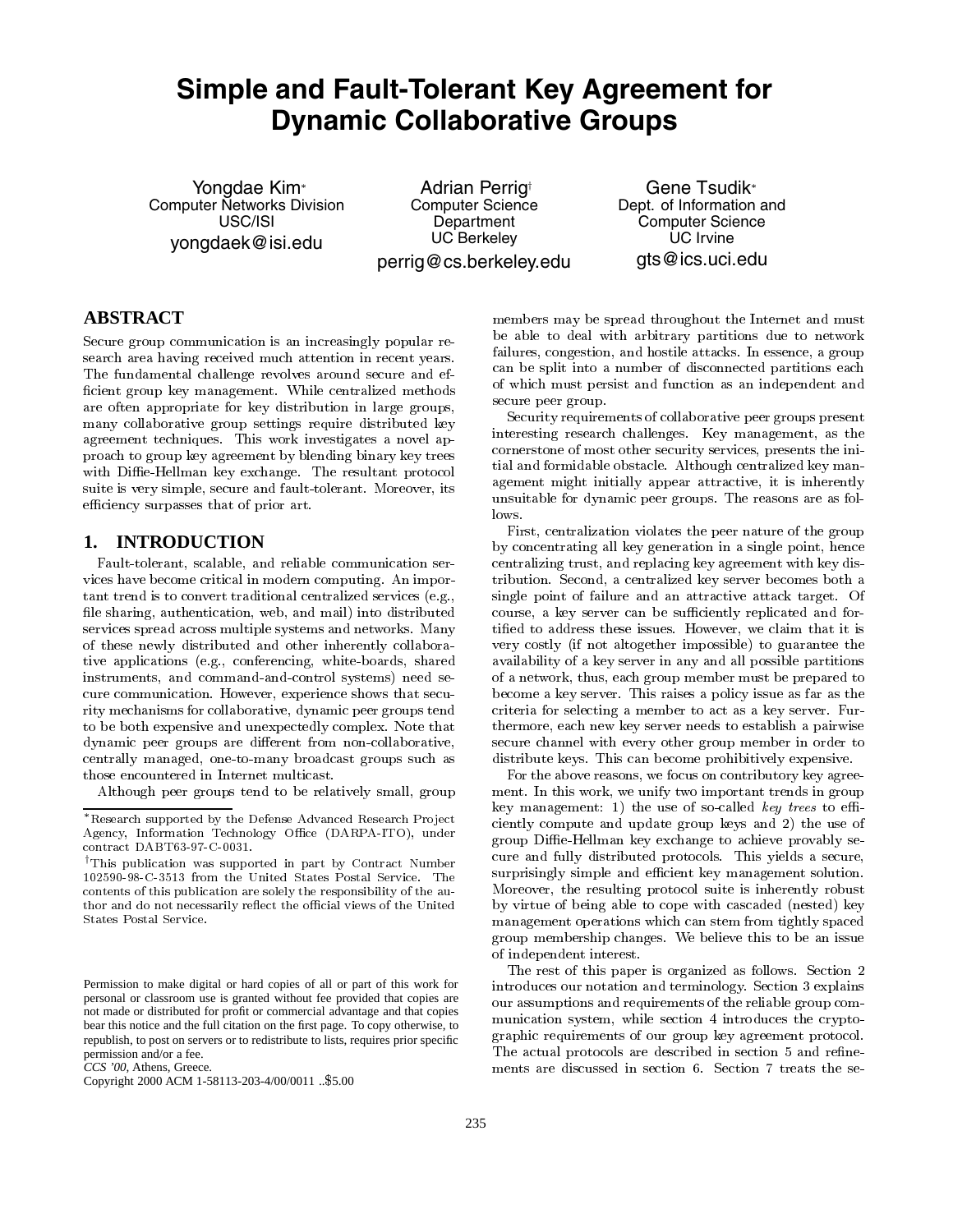curity, complexity, and implementation issues. The paper concludes with the summary of previous and related work in section 8.

## **2. NOTATION AND DEFINITIONS**

We use the following notation:

$$
N \qquad \qquad {\rm number~of~protocol~particles~(group~members)}
$$

 $M_i$  | *i*-th group member;  $i \in \{1,\ldots,N\}$ 

 $h$  | height of a tree

- $\langle l, v \rangle$  v-th node at level l in a tree
- $T_i$  |  $M_i$ 's view of the key tree

 $T_i = \mid M_i \rangle$ s modified tree after membership operation

- $p, q$  | prime integers
	- exponentiation base

Key trees have been suggested in the past for centralized group key distribution systems; the work of Wallner et al. [17] is the earliest such proposal. One of the key features of our work is the adaptation of key trees for use in fully distributed, contributory key agreement. Figure 1 shows an example of a key tree. The root is located at level  $0$  and the lowest leaves are at level  $h$ . Since we use binary trees,<sup>1</sup> every node is either a leaf or a parent of two nodes. The nodes are denoted  $\langle i, v \rangle$ , where  $0 \le v \le 2 - 1$ since each level *t* nosts at most 2° nodes." Each node are <sub>al</sub>  $\langle l, v \rangle$  is associated with the key  $K_{\langle l, v \rangle}$  and the blinded key  $BK_{\langle l,v \rangle} = f(K_{\langle l,v \rangle})$  where the function  $f()$  is modular exponentiation in prime order groups, i.e.,  $f(k) = \alpha^k \mod p$  3. (analogous to the Diffie-Hellman protocol). Assuming a leaf node  $\langle l, v \rangle$  hosts the member  $M_i$ , then the node  $\langle l, v \rangle$  has  $M_i$ 's session random key  $K_{\langle l,v \rangle}$ . Furthermore, the member  $M_i$  at node  $\langle l, v \rangle$  knows every key along the path from  $\langle l, v \rangle$  to  $\langle 0, 0 \rangle$ , referred to as the key-path and denoted  $\boldsymbol{K} E \boldsymbol{Y}_i$  . In figure 1, if a member  $M_2$  owns the tree  $\boldsymbol{T}_2$ ,  $\sum_{i=1}^{n}$  knows every  $K_{i,j}$  ;  $K_{i,j}$  ;  $K_{i,j}$ ;  $K_{i,j}$ ;  $K_{i,j}$ ;  $K_{i,j}$ ;  $K_{i,j}$ ;  $K_{i,j}$ ;  $K_{i,j}$  $K EY_2 = \{(3, 1), (2, 0), (1, 0), (0, 0)\}\$ and every blinded key bra  $B\mathbf{K}_2 = \{B\mathbf{K}_{(0,0)}, B\mathbf{K}_{(1,0)}, \ldots, B\mathbf{K}_{(3,7)}\}$  on  $T_2$ . Every key the  $K_{\langle l,v\rangle}$  is computed recursively as follows:

$$
K_{\langle l,v\rangle} = (BK_{\langle l+1,2v+1\rangle})^{K_{\langle l+1,2v\rangle}} \bmod p
$$
  
\n
$$
= (BK_{\langle l+1,2v\rangle})^{K_{\langle l+1,2v+1\rangle}} \bmod p
$$
  
\n
$$
= \alpha^{K_{\langle l+1,2v\rangle}K_{\langle l+1,2v+1\rangle}} \bmod p
$$
  
\n
$$
= f(K_{\langle l+1,2v\rangle}K_{\langle l+1,2v+1\rangle})
$$

In other words, computing a key at  $\langle l, v \rangle$  requires the knowledge of the key of one of the two child nodes and the blinded key of the other child node.  $K_{(0,0)}$  at the root node is the 3.1 group secret shared by all members. We note that this value is never used as a cryptographic key for the purposes of encryption, authentication or integrity. Instead, such keys are derived from the group secret, e.g., by setting  $\mathsf{F}=\mathsf{K}$ 100;) where here has a cryptographic linear  $\mathcal{F}$  , where  $\mathcal{F}$ hash function.

 $\mathbf{r}$  or example, in again  $\mathbf{r}$ ,  $\mathbf{m}_2$  can compute  $\mathbf{r}_{k,0}$ ;  $\mathbf{r}_{k+1,0}$ ; and Kh0;0i using BKh3;0i ;BKh3;1i ;BKh3;1i ;BKh3;1i . The Kh3;1i . The Kh3;1i . The Kh3;1i . The Kh3;1i . The K



Figure 1: Notation for tree

final group key  $K_{(0,0)}$  is:

$$
K_{\langle 0,0\rangle}=\alpha^{\left(\alpha^{r_3(\alpha^{r_1r_2})}\right)\left(\alpha^{r_4(\alpha^{r_5r_6})}\right)}.
$$

 $\mathcal{M}_i$  at leaf node  $\langle i, v \rangle$  can derive the group secret  $\mathbf{\Lambda}_{(0,0)}$  from To simplify our subsequent protocol description, we introduce the term *co-path*, denoted as  $\mathcal{O}O_i$ , which is the set of siblings of each node in the key-path of member  $M_i$  For example, the co-path  $CO_2$  of member  $M_2$  in figure 1 is the set of nodes  $\{\langle 3, 0 \rangle, \langle 2, 1 \rangle, \langle 1, 1 \rangle\}$ . Consequently, every member all blinded keys on the co-path  $\mathop{CO_i}\nolimits$  and its session random  $K_{\langle l,v \rangle}$ .

# **3. GROUP COMMUNICATION AND GROUP KEY AGREEMENT**

As noted in the introduction, many modern collaborative and distributed applications require a reliable group commu nication platform. The latter, in turn, needs specialized security mechanisms to perform  ${=}$  among other things  ${=}$  group key management. This dependency (or need) is mutual since practical group key agreement protocols themselves rely on the underlying group communication semantics for protocol message transport and strong membership semantics. Implementing multi-party and multi-round cryptographic protocols without such support is foolhardy as, in the end, one winds up reinventing reliable group communication tools.

In this section we begin with a brief discussion of reliable group communication. Next, we summarize the relationship between group membership events and group key manage ment protocols and conclude with the summary of desired cryptographic properties.

#### **3.1 Group Communication Semantics and Support**

There are two commonly used strong group communication semantics: Extended Virtual Synchrony (EVS) [11, 1] and View Synchrony (VS) [7]. Both guarantee that: 1) group members see the same set of messages between two sequential group membership events, and, 2) the sender's requested message order (e.g., FIFO, Causal, or Total) is preserved. VS provides a stricter service whereas EVS implementations are generally more efficient.

The main difference between EVS and VS is that EVS guarantees that messages are delivered to all receivers in the same membership as existed when the message was originally sent on the network. VS, in contrast, offers a stricter guarantee that messages are delivered to all recipients in the

<sup>&</sup>lt;sup>1</sup>Note that the tree needs to be binary, since our protocol uses the two-party Diffie-Hellman key exchange to derive a node key from the contribution of the two children.

<sup>2</sup>Even though the key tree is not balanced, we assume a perfectly balanced tree for node numbering. Thus, a node's  $\langle l, v \rangle$  left and right children have indexes  $\langle l + 1, 2v \rangle$  and  $\langle l + 1, 2v + 1 \rangle$ , respectively.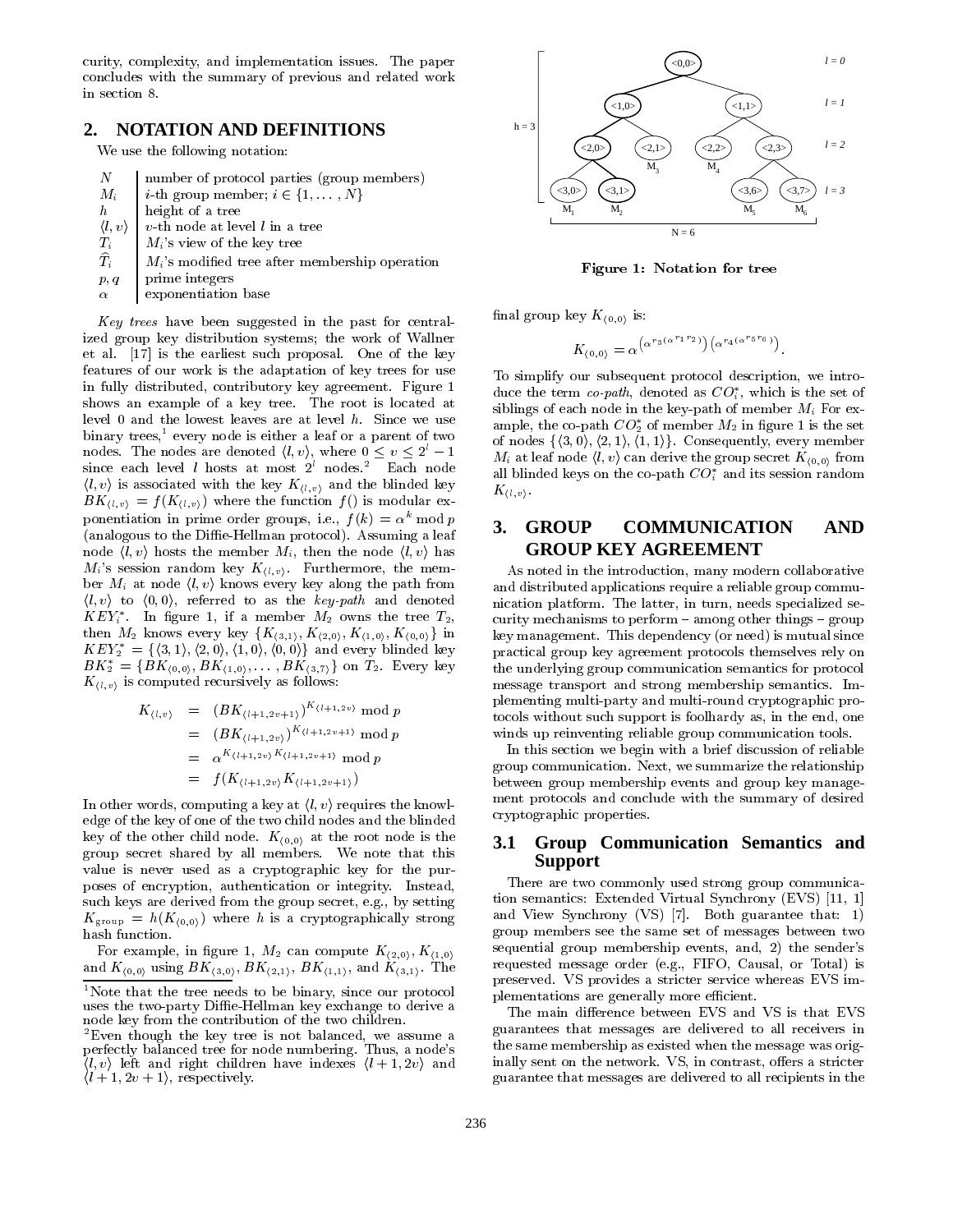same membership as viewed by the sender application when it originally sent the message.

Providing the latter property requires an extra round of acknowledgment messages from all members before installing a new membership. This need for acknowledgments dictates that the groups be closed, only allowing members of the group to send messages to it. However, the knowledge that a message is received in the membership the sender believed it was sent in makes implementing secure group communication easier because every message is encrypted with the same key as the receiver believes is current when the message is delivered to them.

An implementation of any distributed fault-tolerant group key agreement protocol requires VS. This is because, in order to implement group key agreement on top of EVS would require the key agreement protocol to incorporate and implement semantics identical to those of VS in order to correctly keep state of which messages were sent using in which key epoch. (Intuitively, this is because membership events are unpredictable and each triggers an instance of a key agreement protocol. Thus, multiple key agreement protocols can overlap in time and cause instability unless signicant amount of state is kept within the key agreement protocol implementation.) For this reason, there is no particular benet to building key agreement on top of EVS semantics.

The issues surrounding implementation of key agreement in dynamic peer groups are addressed in detail in [2]. Suf fice it to say that, in the context of this paper we require for the underlying group communication to provide View Syn chrony (VS). However, we stress that VS is needed for the sake of fault-tolerance and robustness; the security of our protocols is in no way affected by the lack of VS.

## **3.2 Group Membership Events**

A comprehensive group key agreement solution must handle adjustments to group secrets subsequent to all membership change operations in the underlying group communication system.

We distinguish among single and multiple member operations. Single member changes include member addition or deletion. The former occurs when a prospective member wants to join a group and the latter occurs when a member wants to leave (or is forced to leave) a group. While there might be different reasons for member deletion  $-$  such as voluntary leave, involuntary disconnect or forced expulsion - we believe that group key agreement must only provide the tools to adjust the group secrets and leave the rest up to the higher-layer (application-dependent) security mechanisms.

Multiple member changes also include addition and deletion. We refer to the multiple addition operation as group merge, in which case two or more groups merge to form a single group. We refer to the multiple leave operation as group partition, whereby a group is split into smaller groups. A group partition can take place for several reasons of two of which are fairly common:

- 1. Network failure this occurs when a network event causes disconnectivity within the group. Consequently, a group is split into fragments some of which are singletons while others (those that maintain mu tual connectivity) are sub-groups.
- 2. Explicit (application-driven) partition  $-$  this occurs when the application decides to split the group into

multiple components or simply exclude multiple members at once.

Similarly, a group merge be either voluntary or involuntary:

- 1. Network fault heal this occurs when a network event causes previously disconnected network partitions to reconnect. Consequently, groups on all sides (and there might be more than two sides) of an erstwhile partition are merged into a single group.
- 2. Explicit (application-driven) merge  $-$  this occurs when the application decides to merge multiple pre-existing groups into a single group. (The case of simultaneous multiple-member addition is not covered.)

At the first glance, events such as network partitions and fault heals might appear infrequent and dealing with them might seem to be a purely academic exercise. In practice, however, such events are common owing to network miscon figurations and router failures. In addition, in the environment of ad hoc wireless communication, network partitions are both common and expected. In [11], Moser et al. offer some compelling arguments in support of these claims. Hence, dealing with group partitions and merges is a crucial component of group key agreement.

In addition to the aforementioned membership operations, periodic refreshes of group secrets are advisable so as to limit the amount of ciphertext generated with the same key and to recover from potential compromises of members' contributions or prior session keys. This is discussed in the next section.

## **4. CRYPTOGRAPHIC PROPERTIES**

There are four important security properties encountered in group key agreement. (Assume that a group key is changed  $m$  times and the sequence of successive group keys is <sup>K</sup> = fK0 ;::: ;Kmg).

- 1. Group Key Secrecy  $-$  this is the most basic property. It guarantees that it is computationally infeasible for a passive adversary to discover any group key.
- 2. Forward Secrecy  $=$  (not to be confused with Perfect Forward Secrecy or PFS) guarantees that a passive adversary who knows a contiguous subset of old group keys cannot discover subsequent group keys.
- 3. Backward Secrecy guarantees that a passive adversary who knows a contiguous subset group keys cannot discover preceding group keys.
- 4. Key Independence the strongest property. It guarantees that a passive adversary who knows a proper subset of group keys  $\tilde{K} \subset \mathcal{K}$  cannot discover any other group key  $\bar{K} \in (\mathcal{K} - \bar{K})$ .

The relationship among the properties is intuitive. Either of Backward or Forward Secrecy subsumes Group Key Secrecy and Key Independence subsumes the rest. Also, the combination of Backward and Forward Secrecy yields Key Independence.

Our definitions of Backward and Forward Secrecy are stronger than those typically found in the literature. The two are often defined (respectively) as  $[16, 13]$ :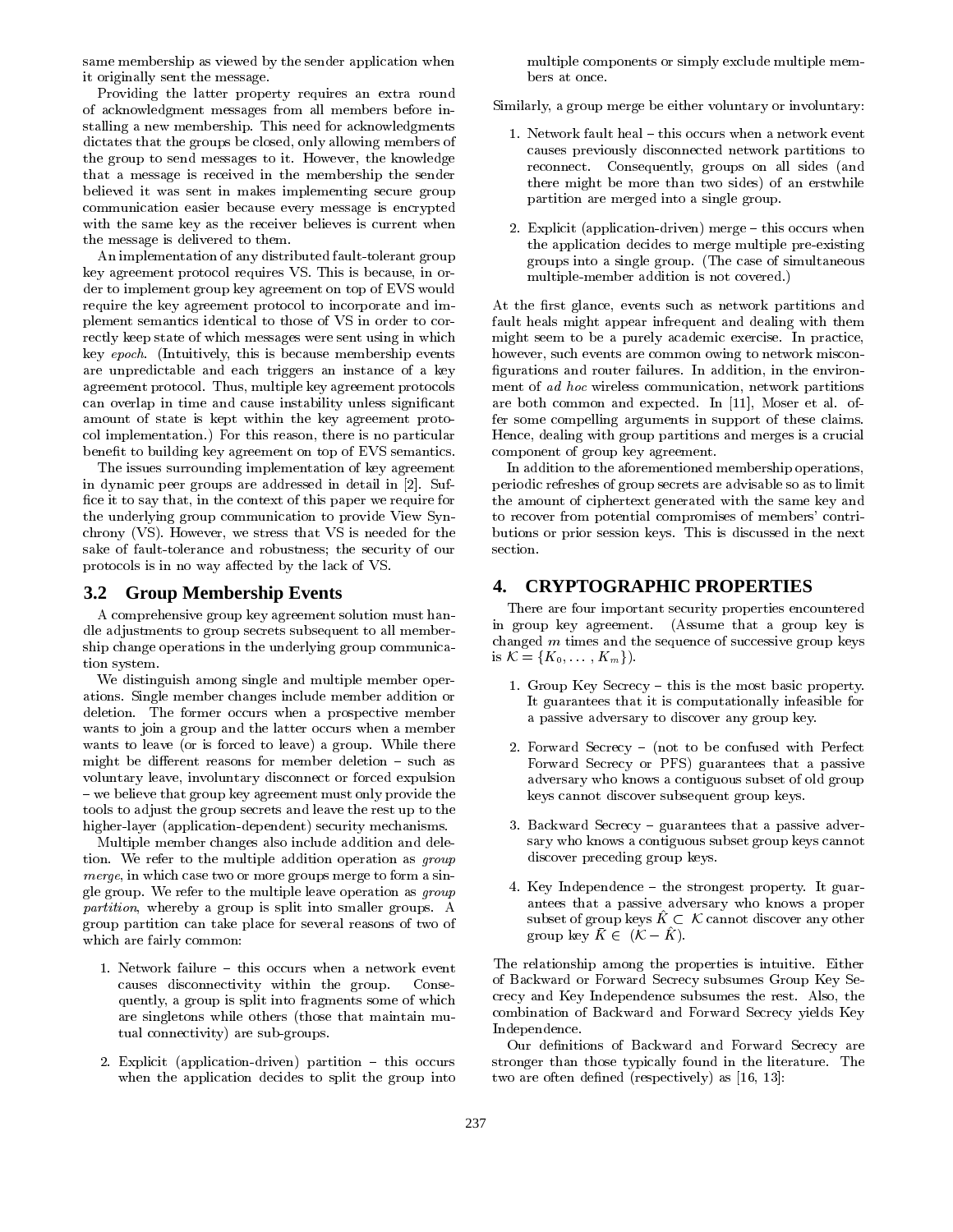- Previously used group keys must not be discovered by new group members.
- New keys must remain out of reach of former group

The difference is that the adversary here is assumed to be a current or a former group member. Our definition additionally includes the cases of inadvertently leaked or otherwise compromised group keys. We refer to the above as Weak Forward Secrecy and Weak Backward Secrecy, respectively.

In this paper we do not consider implicit key authentication as part of the group key management protocols. All communication channels are public but authentic. The latter means (as discussed later in the paper) that all messages are digitally signed by the sender using some sufficiently strong public key signature method such as DSA or RSA. All receivers are required to verify signatures on all received messages. Since no other long-term secrets or keys are used, we are not concerned with Perfect Forward Secrecy (PFS) as it is achieved trivially.

# **5. TGDH PROTOCOLS**

In this section, we introduce the four basic protocols that form the TGDH protocol suite: join, leave, merge, and partition. These protocols all share a common framework with the following notable features:

- Each group member contributes its (equal) share to the group key, which is computed as a function of all shares of current group members.
- This share is secret (private to each group member) and is never revealed.
- As the group grows, new members' shares are factored into the group key but old members' shares remain unchanged.  $m = 1$ unchanged.
- As the group shrinks, departing members' shares are removed from the new key and at least one remaining member changes its share<sup>-</sup>.
- All protocol messages are signed by the sender. (We use RSA for this purpose).

Upon each membership change, all members in the resulting group independently update the tree structure. Since we assume that the underlying communication system provides view synchrony (see section 3), all members who correctly execute the protocol, recompute the identical key tree after a membership event. The following fact describes the minimal requirement for a group member to compute the group key:

FACT 1. Any member can compute the group key from its secret share and all the blinded keys on the co-path.<sup>4</sup>

Since each member knows at least its own secret share (and perhaps other keys on the key path to the root), it can compute the intermediate keys on its key path, and eventually, the group (root) key. Similar to other tree-based schemes [18, 17], each member knows all the keys on the path from its leaf to the root. Minimally, as expressed in fact 1, each member knows all the blinded keys on the copath. In our protocol, however, each member knows all the blinded keys in the key tree, which makes the subsequent protocols we present more efficient.

In our protocol, a group member might take on a special role, which can involve to compute keys and to broadcast the blinded keys to the group, for example. Any member in the group can take on this responsibility, we call this member sponsor.<sup>5</sup> The sponsor who handles the membership change is determined differently for each membership event.

Despite the separate descriptions that follow, we describe a single protocol that handles all key adjustments in sec tion 6.

### **5.1 TGDH Membership Events**

As discussed in section 3, a group key agreement scheme needs to provide key adjustment protocols stemming from membership changes. TGDH includes protocols in support of the following operations:

- Join: a new member is added to the group
- Leave: a member is removed from the group
- Merge: a subgroup is added to the group
- Partition: a subgroup is split from the group
- Key refresh: the group key is updated

The following sections (5.2 to 5.5), present the four protocols. In each section, we assume that every member can unambiguously determine the sponsors and the insertion location in the tree (in case of an additive event). Note that the key refresh operation is, in fact, a special case of the leave protocol, without any members leaving the group, where the rightmost shallowest member changes it key share.

#### **5.2 Join Protocol**

Assume that the group has n users:  $\{M_1,\ldots,M_n\}$ . The new member  $M_{n+1}$  initiates the protocol by sending a join request message that contains its own blinded key  $BK_{(0,0)}$ . This message is separate from any JOIN messages generated by the underlying group communication system, although, in practice, the two might be combined for efficiency's sake.

When current group members receive this message, they first determine the insertion node in the tree. The insertion node is the shallowest rightmost node, where the join does not increase the height of the key tree. Otherwise, (if the key tree is well balanced), the new member joins to the root node. The sponsor is the rightmost leaf node in the subtree rooted at the insertion node. Next, the sponsor creates a new intermediate node and a new member node, and promotes the new intermediate node to be the parent of both the insertion node and the new member node. After updating the tree, the sponsor computes the new group key,

<sup>3</sup>This prevents the group from reusing old keys. For exam ple, if a member joins and immediately leaves, the group key would be the same before the join and after the leave. Although, in practice, this is not always a problem and might even be a desirable feature, we choose to err on the side of caution and change the key. In more concrete terms, changing the key upon all membership changes preserves key independence [16, 3].

<sup>4</sup>We introduce the notion of co-path in section 2.

<sup>&</sup>lt;sup>5</sup>The terms group controller or group leader would be a misnomer because they are too strong in this context.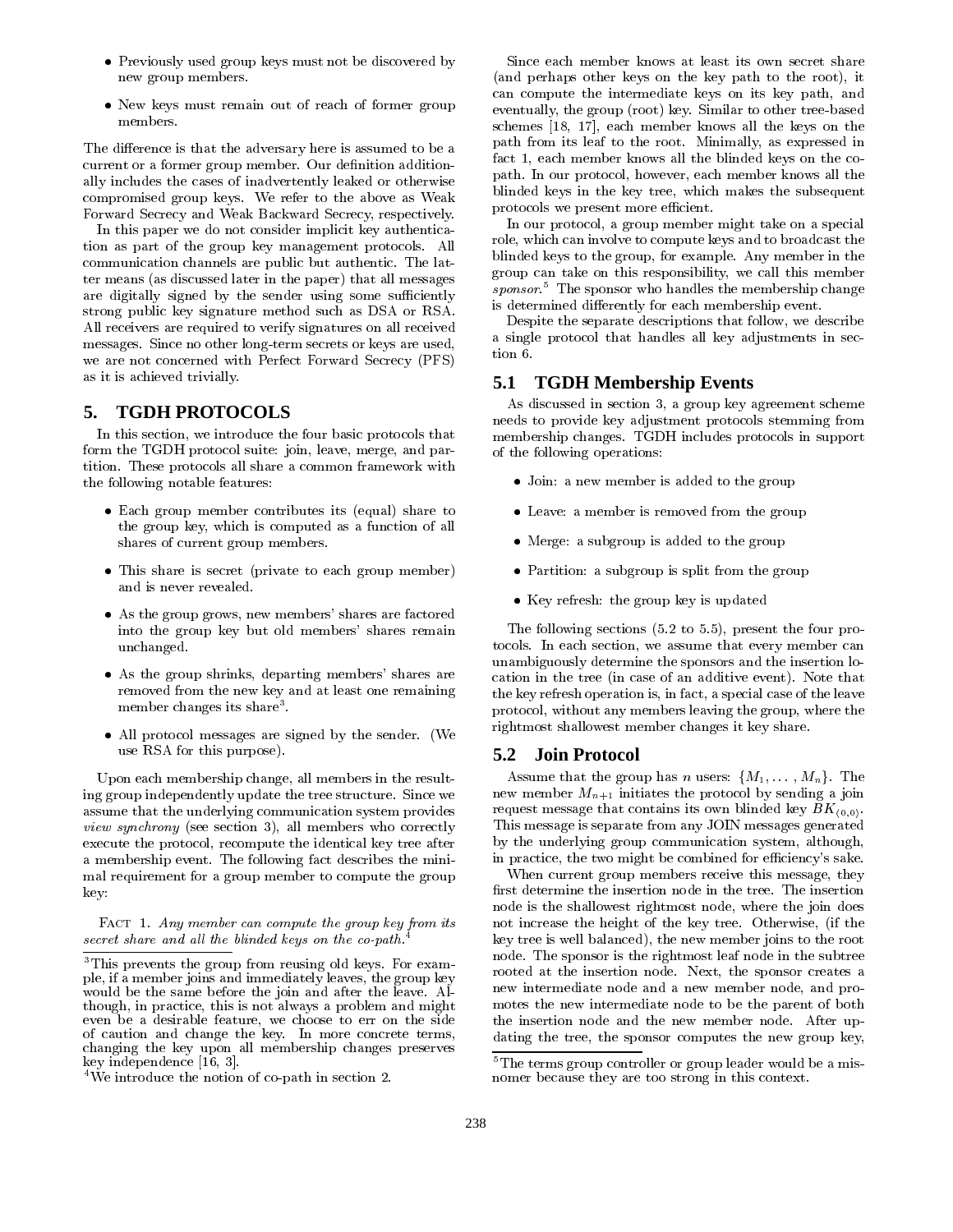since it knows all the necessary blinded keys. After com puting the group key, the sponsor broadcasts the new tree which contains all blinded keys.<sup>6</sup> All other members update their trees accordingly and compute the new group key (see fact 1).

Figure 2 shows an example of member M4 joining to <sup>a</sup> group, where the sponsor  $M_3$  performs the following actions:

- 1. renames node  $\langle 1, 1 \rangle$  to  $\langle 2, 2 \rangle$
- 2. generates a new intermediate node  $\langle 1, 1 \rangle$  and a new member node  $\langle 2, 3 \rangle$
- 3. promotes  $\langle 1, 1 \rangle$  as the parent node of  $\langle 2, 2 \rangle$  and  $\langle 2, 3 \rangle$

Since all members know  $BK_{(2,3)}$  and  $BK_{(1,0)}$ , M<sub>3</sub> can compute the new group key  $K_{(0,0)}$ . Every other member performs step 1 and 2, but cannot compute the group key in the first round. Upon receiving the blinded keys, every member can compute the group key.



Figure 2: Tree updating in join operation

#### **5.3 Leave Protocol**

Assume that we have n members and a member  $M_d$  leaves the group. In this case, the sponsor is the right-most leaf node of the subtree rooted at the leaving member's sibling node. In the leave protocol every member updates its key tree by deleting the leaf node corresponding to  $M_d$ . The former sibling of  $M_d$  is promoted to replace  $M_d$ 's parent node. The sponsor picks a new secret share, computes all keys on its key path up to the root, and broadcasts the new set of blinded keys to the group. This information allows all members to recompute the new group key.

Assuming the setting of gure 3,if member M3 leaves the group, every member deletes nodes  $\langle 1, 1 \rangle$  and  $\langle 2, 2 \rangle$ . After updating the tree, the sponsor M5 picks <sup>a</sup> new key  $K_{\langle 2,3\rangle}$ , recomputes  $K_{\langle 1,1\rangle}$ ,  $K_{\langle 0,0\rangle}$ ,  $BK_{\langle 2,3\rangle}$  and  $BK_{\langle 1,1\rangle}$ , and broadcasts the updated tree  $I_5$  with  $B\Lambda_5$ . Upon receiv- $\overline{\phantom{a}}$ ing the broadcast message, all members compute the group key. Note that  $M_3$  cannot compute the group key, though it knows all the blinded keys, because its share is no longer part of the group key.

#### **5.4 Partition Protocol**

Assume that a network fault occurs in a group with  $n$ members  $\{M_1,\ldots,M_n\}$ . From the viewpoint of each re-maining member, this appears as a concurrent leave of multiple members. Our partition protocol is a multi-round proto-



Figure 3: Tree updating in leave operation

col which runs until every member computes the new group key.

In the first round, every remaining member updates its tree by deleting all partitioned members and their respective parent nodes. The procedure for deletion is as follows:

All leaving nodes are sorted in the order of depth. Starting at the deepest level, each pair of leaving siblings is collapsed into its parent which is then marked as leaving. This node is re-inserted into the leaving nodes list. This is repeated until all leaving nodes are processed.

The resulting tree has a number of leaving (leaf) nodes but every such node has a remaining sibling node. Now, for each leaving node we identify a sponsor using the same criteria as described in section 5.3.

Each sponsor then computes the keys and blinded keys on its key-path as far up the tree as possible. Then, each sponsor broadcasts the set of new blinded keys. Upon receiving a broadcast, each member checks whether the message contains a new blinded key. This procedure iterates until all members obtain the group key. (A member can compute the group key if it has all the blinded keys on its co-path.)

$$
\begin{array}{c}\n\text{for all } M_{s_i} \quad \widehat{T}_{s_i}(BK_{s_i}^*) \\
\text{round 1 to } h' + 1: \text{ update tree } T_{s_i} \text{ to get } \widehat{T}_{s_i}\n\end{array}
$$

Figure 4: Partition Protocol



Figure 5: Tree updating in partition operation

To prevent reusing the old group key, one of the remaining members needs to change its key share. In the first round

<sup>6</sup>Alternatively, we may broadcast only blinded keys which have been changed after the join to reduce the bandwidth. However, we need to send, at least, the whole tree to the new member in this case.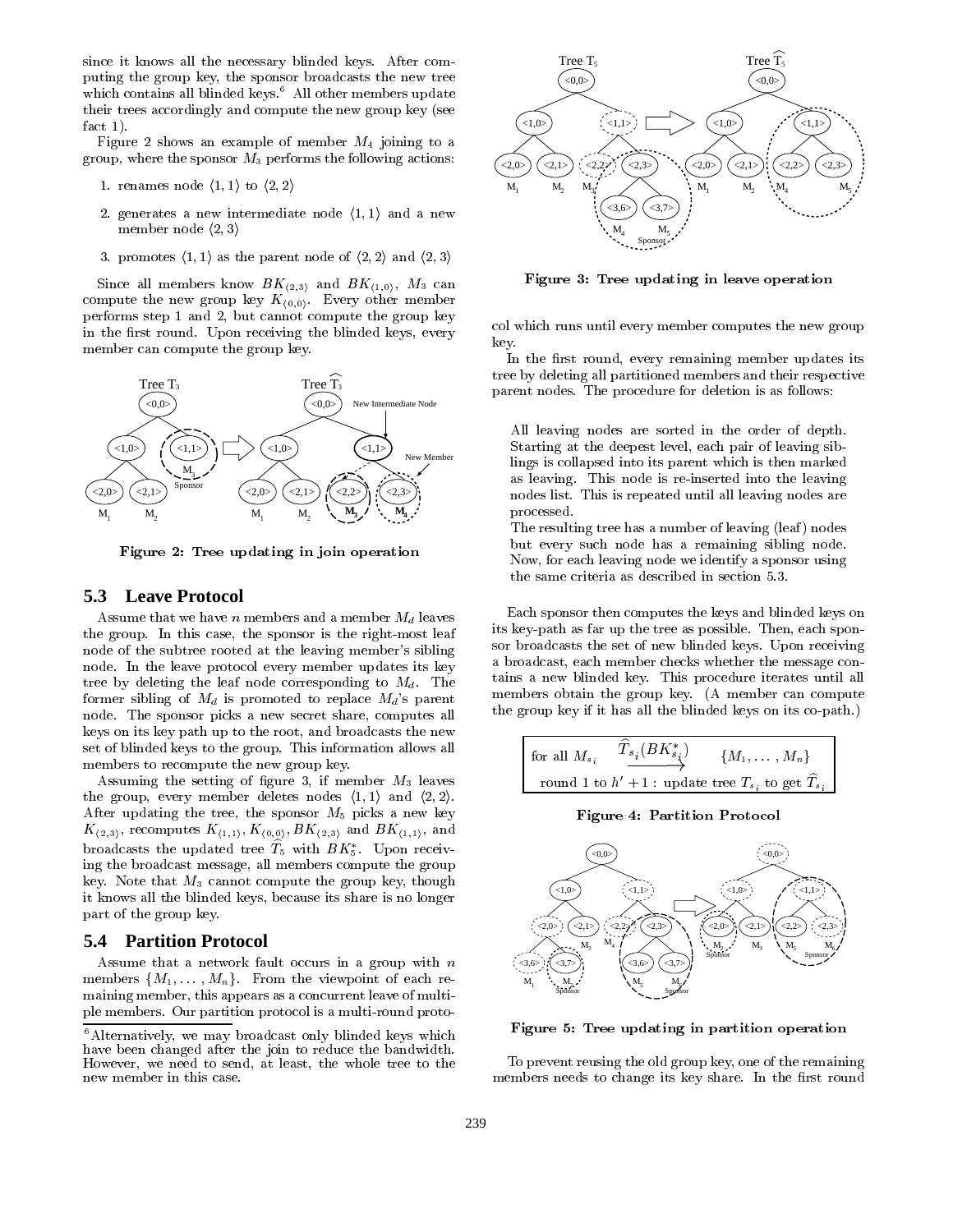of the partition protocol the shallowest rightmost sponsor changes its share.

Figure 5 shows an example where all remaining members delete all nodes of leaving members and compute the keys and blinded keys in the first round. In the figure on the right, M5 and M6 cannot compute the new group key, since they lack the blinded key  $BK_{(1,0)}$ . However,  $M_3$  broadcasts  $BK_{(1,0)}$  in the first round. Hence, every member knows all blinded keys and can compute the group key. As explained above, before computing  $K_{(1,1)}$ ,  $M_6$  changes its share  $K_{(2,3)}$ .

If a member  $M_i$  computes the group key in round  $h'$ , then all other members can compute the group key, at the latest, in round  $h' + 1$ , since  $M_i$ 's broadcast message contains every blinded key in the key tree. Hence, every member can detect the completion of the partition protocol independently.

#### **5.5 Merge Protocol**

As we discuss in section 3, network faults can partition a group into several subgroups. After the network faults heal, subgroups may re-merge. We describe the merge protocol for two merging groups.

In the first round of the merge protocol, each sponsor (the rightmost member of each group) broadcasts its tree information with all blinded keys to the other group. Upon receiving this message, all members can uniquely and independently determine the merge position of the two trees. If the two trees have the same height, we join one tree to the root node (insertion node) of the other tree.<sup>7</sup> Otherwise, the trees are of different height and we join the shallower tree to the deeper tree. The insertion node can be: 1) the rightmost shallowest node (not necessarily a leaf node), where the join does not increase the height of the tree, and 2) the root node, if join to any other node increases the height of the key tree.<sup>8</sup>

The rightmost member of the subtree rooted at the joining location becomes the sponsor of the key update operation. The sponsor computes every key on the key-path and the corresponding blinded key. It, then, broadcasts the tree with the blinded keys to the other members. All members now have the complete set of blinded keys, which allows them to  $\overline{6}$ . compute all keys on their key path.

Figure 7 shows an example, where the sponsors  $M_2$  and  $\mathbf{M} = \mathbf{M}$  broadcast trees (T2 and T7) containing all the intervals all the intervals all the intervals all the intervals all the intervals all the intervals all the intervals all the intervals all the intervals all blinded keys, along with  $B\kappa_2$  and  $B\kappa_7$ . Upon receiving  $\mathbf{r}_{\mathbf{m}}$ these broadcast messages, every member checks whether it is the sponsor in the second round. Every member in both groups merges two trees, and then  $M_2$ , the sponsor in this example updates the key tree and computes and broadcasts blinded keys.

#### **5.6 Tree Management**

Modular exponentiation is an expensive operation in TGDH. The number of exponentiations for membership events varies, depending on the tree structure. For example, if a single member or a subtree merges to the root node of the current tree, then exactly two modular exponentiations are required. If a key tree is balanced, and a member joins to a leaf node, then the number of exponentiations is  $\lceil \log_2 n \rceil$ where  $n$  is the current number of users. Hence, it is easy to see that joining to the root always requires the minimal num-

| $M_{s_1}$ in                                                             | $T_{s_1}(BK_{s_1}^*)$       | $M_s$ , in                   |  |  |  |  |
|--------------------------------------------------------------------------|-----------------------------|------------------------------|--|--|--|--|
| ${M_1,\ldots,M_n}$                                                       | $T_{s_2} (BK_{s_2}^*)$      | ${M_{n+1}, \ldots, M_{n+k}}$ |  |  |  |  |
| Round 1: request for merge by both groups                                |                             |                              |  |  |  |  |
| $\{M_1,\ldots,M_{n+k}\}$                                                 | $\hat{T}_{s'}(BK^{*}_{s'})$ | $M'$ .                       |  |  |  |  |
| Round 2: update tree $T_{s'}$ to get $\widehat{T}_{s'}$ and broadcast it |                             |                              |  |  |  |  |

Figure 6: Merge Protocol



Figure 7: Tree updating in merge operation

ber of exponentiations for additive membership operations. If <sup>n</sup> members join to the root, however, the resulting tree becomes unbalanced (similar to a linked list). If a member in the deepest node leaves the group,  $n - 1$  exponentiations are required to update the group key. However, if a key tree is fully balanced of  $\alpha$  is number of the number of the number of  $\alpha$  needs is defined in  $\alpha$ These examples indicate that a well-balanced key tree re duces the expected cost of leaves. Our heuristic to keep the tree balanced is to choose the insertion node of a join or merge operation as the rightmost shallowest node, which does not increase the height (see also sections 5.2 and 5.5).

# **6. SELF-STABILIZATION AND FAULT TOLERANCE**

In this section we address perhaps the most interesting and important feature of the proposed protocol suite, namely, self-stabilization.

#### **6.1 Protocol Unification**

Although described separately in the preceding sections, the four TGDH operations: join, leave, merge and partition, actually represent different strands of a single protocol. We justify this claim with an informal argument below.

 $\mathbb{R}^n$  partition occurs, the remaining members (in any surviving Obviously, join and leave are special cases of merge and partition, respectively. It is less clear that merge and partition can be collapsed into a single protocol, because in either case, the key tree changes and the remaining group members lack some number (sometimes none) of blinded keys which prevents them from computing the new root key. When a fragment) reconstruct the tree where some blinded keys are missing. In case of a merge, let us suppose that a taller (deeper) tree  $A$  is merged with a shorter (shallower) tree  $\beta$ . Similar to a partition, all members formerly in  $\mathcal A$  construct the new tree where some blinded keys - those in  $\beta$ 

<sup>7</sup>To impose an ordering on the two trees, we compare the identiers of the sponsors.

<sup>8</sup>The rationale for this policy is explained in section 5.6.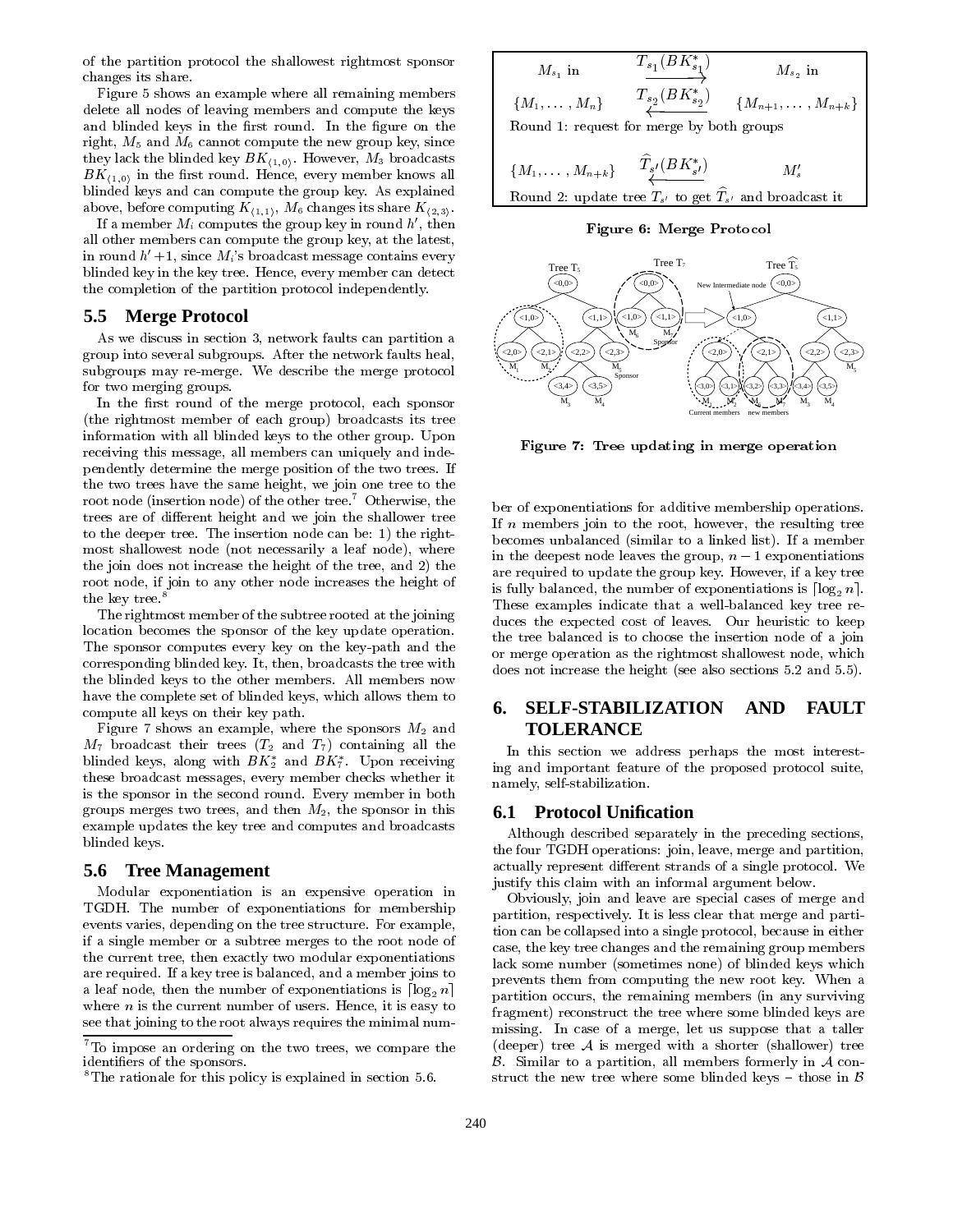{ are missing. (This view is symmetric since the members in  $\beta$  see the same tree but with missing blinded keys in the subtree  $\mathcal{A}$ .) subtree A.)

We established that both partition and merge initially result in a new key tree with a number of missing blinded keys. In case of merge, the missing blinded keys can be distributed in two rounds. This is because a sponsor in both of  $A$  and  $B$ broadcasts its own subtree including all blinded keys. Any member in a given subtree can compute the new root key after receiving both broadcasts. The case of partition is very similar except that the missing blinded keys are not concentrated in a new subtree (as in merge) but are, in the most general case, spread all around. As we discuss in section 5.4, every member reconstructs the key tree after a partition in at most  $h$  rounds, where  $h$  is the tree height. The merge scenario can be viewed asa special case of partition that always completes in two rounds.

```
receive msg (msg type = membership event)
communication and construction and construction of the construction of the construction of the construction of
while there are missing there are no produced by
    if (I can compute any mission in the computer of \mathcal{L}_{\mathcal{A}}compute mission and an analysism and he computer and a series of the contract of the contract of the contract of the contract of the contract of the contract of the contract of the contract of the contract of the contract 
       broadcast new blinded keys
   endifreceive msg (msg type = broadcast)
    upuate current trees
endwhile
```
Figure 8: Unied protocol pseudocode

This apparent similarity between partition and merge allows us to lump the protocols stemming from all membership events into a single, unified protocol. Figure 8 shows the pseudocode. The incentive for this is threefold. First, uni fication allows us to simplify the implementation and minimize its size. Second, the overall security and correctness are easier to demonstrate with a single protocol. Third, we can now claim that (with a slight modication) the TGDH protocol is self-stabilizing and fault-tolerant as discussed below.

#### **6.2 Cascaded Events**

Since network disruptions are random and unpredictable, it is natural to consider the possibility of so-called cascaded membership events. (In fact, cascaded events and their impact on group protocols are often considered in group com munication literature, but, alas, not often enough in the security literature.) A cascaded event occurs, in its simplest form, when one membership change occurs while another is being handled. Event here means any of: join, leave, partition, merge or a combination thereof. For example, a partition can occur while a prior partition is being dealt with, resulting in a cascade of size two. In principle, cascaded events of arbitrary size can occur if the underlying network is highly volatile.

We claim that the TGDH partition protocol is selfstabilizing, i.e., robust against cascaded network events. This is quite rare as most multi-round cryptographic protocols are not geared towards handling of such events. In general, self-stabilization is a very desirable feature since lack thereof requires extensive and complicated protocol "coating" to either 1) shield the protocol from cascaded events, or 2) harden it sufficiently to make the protocol robust with respect to cascaded events (essentially, by making it re-entrant). re-entrant).

The high-level pseudocode for the self-stabilizing protocol is shown in figure 9. The changes from figure 8 are minimal.

```
receive msg (msg type = membership event)
while the there missing blinded keys are as a second that the second the second term of the second term of the
   if \alpha is a computer any mission \alpha and \alphacompare mission and blinded keys and he
      broadcast new blinded keys
  endifreceive msg
   \mathbf{r} . The state of \mathbf{r} is the state of \mathbf{r}upuate current tree
   else (msg type = membership event)
      construction in the contract of the contract of the contract of the contract of the contract of the contract o
endwhile
```
#### Figure 9: Self-stabilizing protocol pseudocode

Instead of providing a formal proof of self-stabilization (which we omit due to page limitations) we demonstrate it with an example. Figure 10 shows an example of a cascaded partition event. The first part of the figure depicts a partition of  $M_1$ ,  $M_4$ , and  $M_7$  from the prior group of ten members  $\frac{1}{2}$  ;  $\frac{1}{2}$  ;  $\frac{1}{2}$  ;  $\frac{1}{2}$  ;  $\frac{1}{2}$  ;  $\frac{1}{2}$  ;  $\frac{1}{2}$  ;  $\frac{1}{2}$  ;  $\frac{1}{2}$  ;  $\frac{1}{2}$  ;  $\frac{1}{2}$  ;  $\frac{1}{2}$  ;  $\frac{1}{2}$  ;  $\frac{1}{2}$  ;  $\frac{1}{2}$  ;  $\frac{1}{2}$  ;  $\frac{1}{2}$  ;  $\frac{1}{2}$  ;  $\frac{1$ to complete the key agreement. As described in section 5.4, every member constructs the same tree after completing the initial round. The middle part shows the resulting tree. In it, all non-leaf nodes except  $K_{(2,3)}$  must be recomputed as follows:

- $1.$  First, M2 and M3 both computer  $1.2$ ;0ii and M5 and M5  $\sigma$ compute  $K_{(2,1)}$  while  $M_8$ ,  $M_9$  and  $M_{10}$  compute  $K_{(1,1)}$ . All blinded keys are broadcasted by each sponsor  $\mathcal{L} \left( \mathcal{L} \right)$  and  $\mathcal{L} \left( \mathcal{L} \right)$ .
- 2. Then, as all broadcasts are received,  $M_2, M_3, M_5$  and me of the the blinder and the blinder are the blinder and the blinder are the blinder are blinded and the blinder are the blinder and the blinder and the blinder and the blinder and the blinder and the blinder are the blin broadcasted by the sponsor  $M_6$ .
- $3.$  Finally, all broadcasts are received and  $M_{3/2}$  and  $M_{3/2}$ m 10 computer Kh0;0;

Suppose that, in the midst of handling the first partition, another partition (of  $M_3$  and  $M_8$ ) takes place. Note that, regardless of which round  $(1,2,3)$  of the first partition is in progress, the departure of  $M_3$  and  $M_8$  does not affect the keys (and blinded keys) in the subtrees formed by  $M_9$  and ma<sub>l</sub>  $\sigma$  as well as may mean may. Then a members  $\sigma$  members up dates the tree as shown in the rightmost part of figure 10. The blinded key of  $K_{(1,0)}$  is the only one missing in all members' view of the tree. It is computed by  $M_2$ ,  $M_0$  and  $M_0$  and  $M_0$ broadcasted by M6 . When the broadcasted by M6 . When the broadcasted by M6 . When the broadcasted by M6 . When the broadcasted by M6 . When the broadcasted by M6 . When the broadcasted by M6 . When the broadcasted by M6 . members compute the root key.

The only remaining issue is whether a broadcast from the first partition can be received after the notification of the second (cascaded) partition. Here we rely on the underlying group communication system to guarantee that all mem bership events are delivered in sequence after all outstanding messages are delivered. In other words, if a message is sent in one membership view and membership changes while the message is not yet delivered, the membership change must be postponed until the message is delivered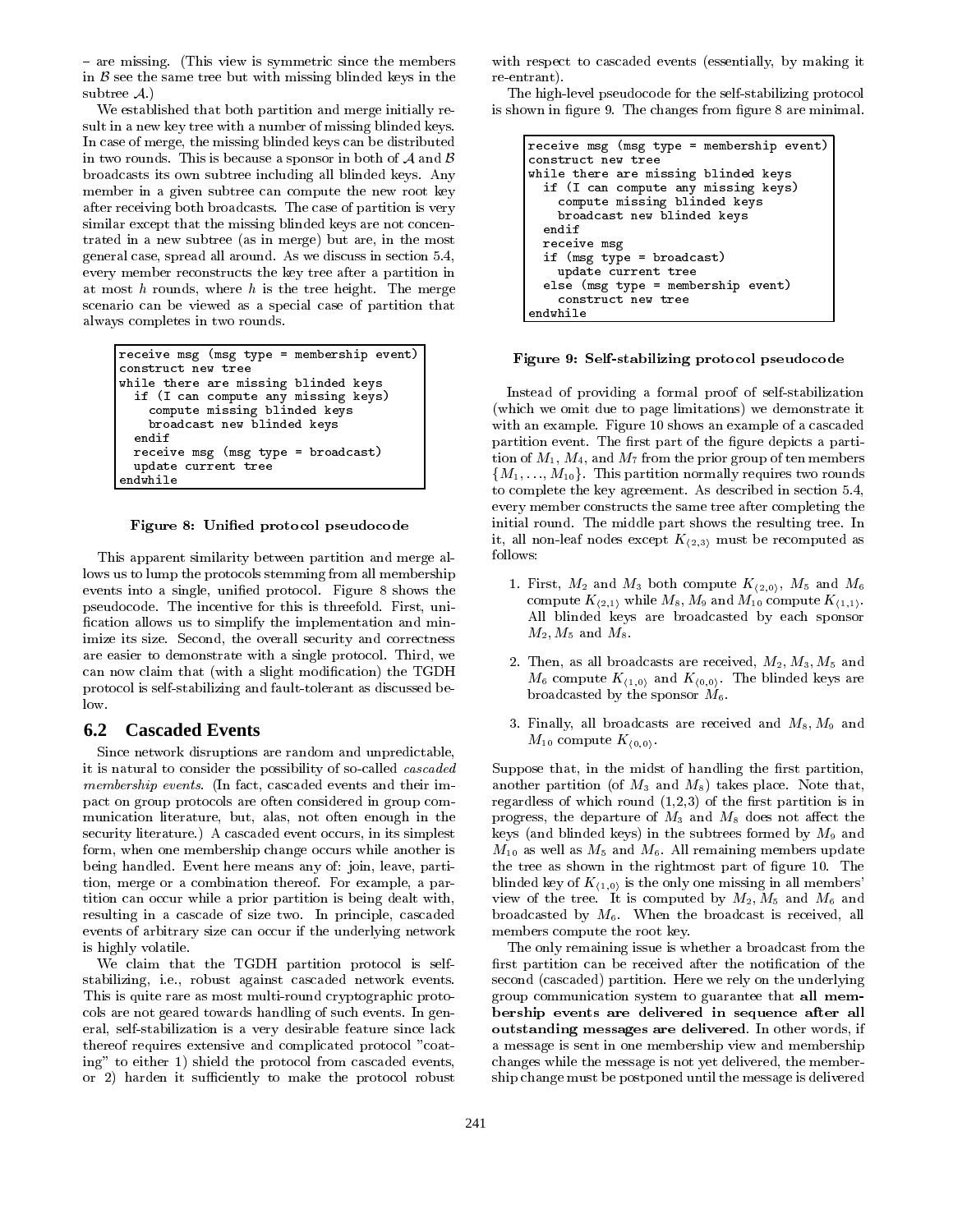

Figure 10: An Example of Cascaded Partition

to the (surviving) subset of the original membership. This is essentially a restatement of View Synchrony (as discussed in section 3).

## **7. DISCUSSION**

#### **7.1 Security**

Recall that we defined the desired security properties in section 4. Our goal is to show that TGDH offers group key secrecy as well as weak forward and backward secrecy.

Group key secrecy means that even an attacker who knows all blinded keys cannot derive the group key. This property has been proven in the random-oracle model [5]. The proof itself can be found in a companion technical report [8]. (Due to size constraints we are unable to include it in this paper.) We also refer the reader to the proof of Becker and Wille [4]. Their group key is very similar to our TGDH key and the accompanying proof is applicable to TGDH. In brief, they show that group key secrecy is reducible to the Decision Diffie-Hellman (DDH) problem [10].

We now give an informal argument that TGDH satisfies weak forward and backward secrecy. We first consider weak backward secrecy, which states that a new member who knows the current group key cannot derive any previous group key.

The group key secrecy property implies that the group key cannot be derived from the blinded keys alone. At least one secret key  $K$  is needed to compute all secret keys from  $K$ up to the root key. Hence, we need to show that the joining member <sup>M</sup> cannot obtain any keys of the previous key tree. First,  $M$  picks its secret share  $r$ , blinds it and broadcasts  $\alpha^r$  as part of its join request. Once M receives all blinded keys on its co-path, it can compute all secret keys on its key path. Clearly, all these keys will contain  $M$ 's contribution (r); hence, they are independent of previous secret keys on that path. Therefore, <sup>M</sup> cannot derive any previous keys.

Similarly, we show that TGDH provides weak forward secrecy. When a member <sup>M</sup> leaves the group, the rightmost member of the subtree rooted at the sibling node changes its secret share, <sup>M</sup>'s leaf node is deleted and its parent node is replaced with its sibling node. This operation causes all of  $M$ 's contribution to removed from each key on  $M$ 's former key path. Hence, <sup>M</sup> only knows all blinded keys, and the group key secrecy property prevents <sup>M</sup> from deriving the new group key.

#### **7.2 Implementation**

TREE API is a group key agreement API implementing the cryptographic primitives of TGDH. The underlying com munication system is assumed to deal with group communication and network events such as merges, partitions, fail ures and other abnormalities. TREE API is small and it contains only the following three function calls:

- tree new user generates a group context for a new group member (including its secret share).
- tree merge req is called by each sponsor when a merge occurs. The output (new key tree) is then broadcast to the merging group. This function performs no cryptographic operations.
- tree cascade is the core function of TREE API. Every group member calls this function following a membership event. The function is called repeatedly until the group key is computed.

As mentioned in section 6, tree cascade provides robust ness against cascaded network events. Since TREE API does not provide its own communication facility, the robustness of the API was tested by simulating random events on a single machine running all group members.

We use OpenSSL 0.9.4 [12] as the underlying cryptographic library. Note that we set  $f(x)=(\alpha^x \mod p) \mod q$ where  $x \in \mathbb{Z}_q$  so as to enhance the efficiency of our protocol.

#### **7.3 Complexity Analysis**

This section analyzes the communication and computation costs for join, leave, merge and partition protocols of TGDH. Our analysis considers the following costs: number of rounds, number of messages, number of exponentiations, and height of the key tree. Each cost can be further classied into serial and total cost. The former assumes parallelization within each protocol round and represents the greatest cost incurred by any participant in a given round. The total cost is simply the sum of all participants' costs in a given round.

We compare our protocol to the authenticated contributory group key agreement scheme GDH.2 described in [3]. To the best of our knowledge, GDH.2 of the Cliques protocol suite is the only other protocol that provides contributory authenticated group key agreement, supports dynamic membership events, and handles both partitions and merges.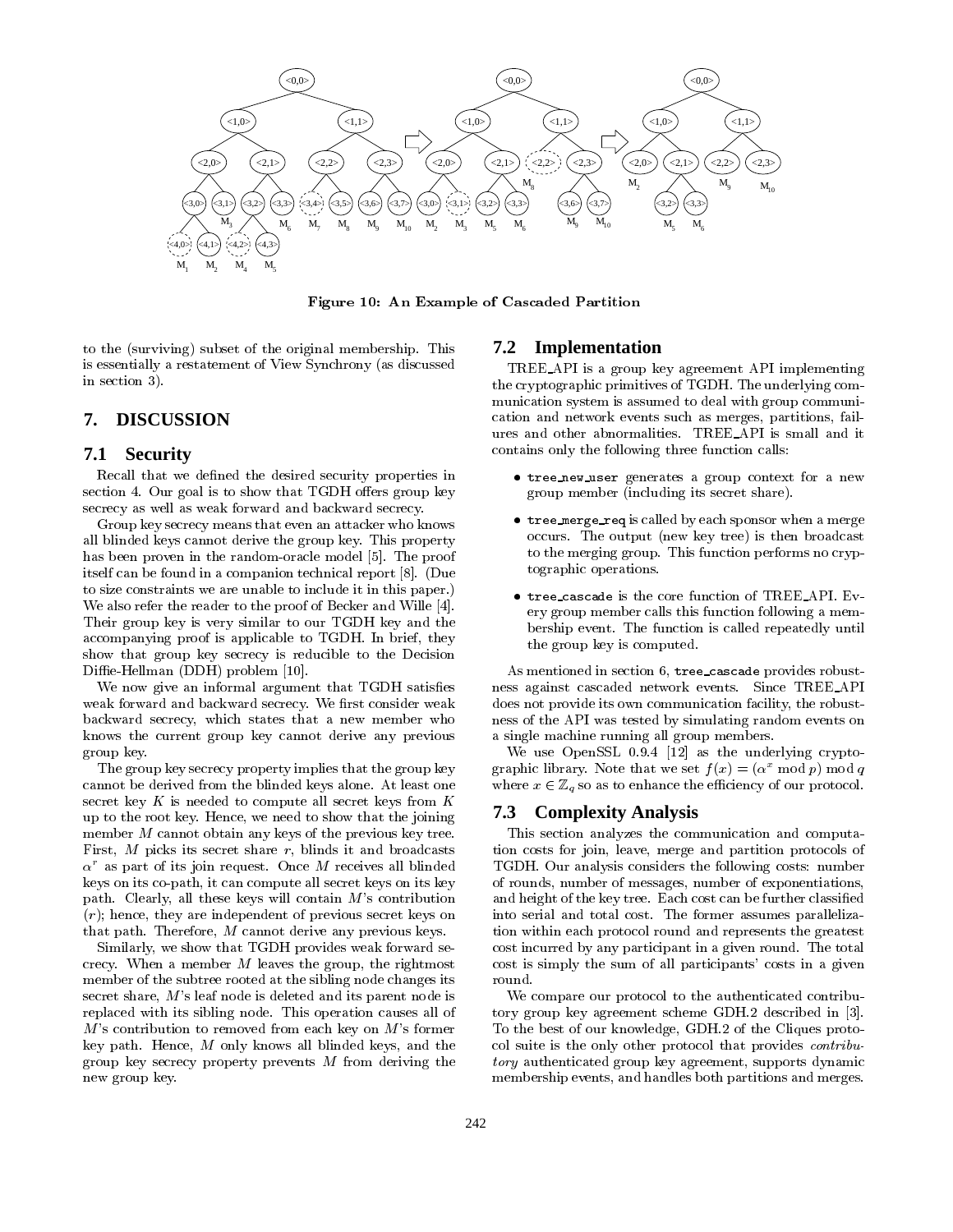| Operations        | Join |             | Leave |             |                |
|-------------------|------|-------------|-------|-------------|----------------|
| Protocol          |      | <b>TGDH</b> | 2DH 2 | <b>TGDH</b> |                |
| Rounds            |      |             |       |             | 3              |
| <b>Broadcasts</b> |      |             |       |             | 동 2            |
| Total messages    |      |             |       |             |                |
| Max bandwidth     |      | 2 N         |       | $2N - 2$    | $\overline{2}$ |

Table 1: Communication Cost

However, GDH.2 has very different communication semantics. (In particular, merge is relatively expensive in GDH.2, whereas partition is relatively expensive in TGDH.)

The overhead of TGDH depends on the structure of the key tree. The number of exponentiations depends on the height and density of the key tree, the depth of the joining point (or leaving node), and the number of leaving members in case of partition. For this reason, we analyze the protocol overhead by fixing the maximum number of members.

Figure 11(a) compares the number of members.<br>Figure 11(a) compares the number of exponentiations for<br>join event in TGDH (with a fully-balanced tree) and<br>DH.2. As expected, TGDH costs  $O(\log n)$  exponentiaa join event in TGDH (with a fully-balanced tree) and GDH.2. As expected, TGDH costs  $O(\log n)$  exponentiations. The graph also shows that the number of exponentiations in TGDH depends on the position of the joining<br>points. Figure 11(b) shows the number of serial exponentipoints. Figure 11(b) shows the number of serial exponentiations when joining to a random tree of <sup>N</sup> members. The average nears a constant value, since the joining point in a random tree is near the root. Based on these graphs, the computation overhead of TGDH is lower than that GDH.2. The computation cost of leave is also smaller than GDH.2. A comparison of the communication cost is summarized in table 1. The communication cost for join in TGDH is slightly more expensive than that of GDH.2.

The cost of partition is particularly interesting, since TGDH is a multi-round protocol whereas a partition in GDH.2 is handled in a single round. We measure this cost<br>after generating a uniform random partition. For this ex-<br>periment, we consider partitions that split the group into<br>two sub groups, since this case reflects the hi after generating a uniform random partition. For this ex periment, we consider partitions that split the group into two sub groups, since this case reflects the highest cost. To split the group, we first pick a random number  $x$  uniformly in the interval  $\{1,\ldots,N-1\}$ . We then pick x members randomly to form each sub group. Next, we compute the cost of partition for both groups which gives us two sample costs. The average and maximum numbers are computed from these samples.

As figure  $11(c)$  illustrates, the number of serial exponentiations is small, compared to  $N - d$  exponentiations of GDH.2, where <sup>d</sup> is the number of leaving members. The communication cost (total number of messages in figure  $11(d)$  and the number of rounds in figure  $11(e)$  for partition is noticeably larger than that of GDH.2. Note that TGDH is less efficient for subtractive events, but more efficient for additive events.<sup>9</sup> Figure 11(f) shows the average and maximum height of the key tree after merge operations. The results indicates the logarithmic height of the key tree.

## **8. RELATED WORK**

Group key management protocols come in two different flavors: contributory key agreement protocols for small



Figure 11: Cost Comparison

groups and centralized, server-based key distribution protocols for large groups. Since the focus of this work is on group key agreement protocols, we only consider the latter below.

In one of the early results, Steer et al. propose a group key agreement protocol - referred to as  $STR$  [15] - based on the extension of the two-party Diffie-Hellman (DH) key exchange. This protocol is of particular interest since its group key structure is similar to that in TGDH.

$$
K_n = \alpha^{N_n(\alpha^{N_n-1\cdots(\alpha^{N_3(\alpha^{N_2N_1})})\cdots)}}.
$$

In GDH.2, merge requires  $k + 2$  rounds and  $O(kn)$  exponentiations, where  $k$  is the number of new members.